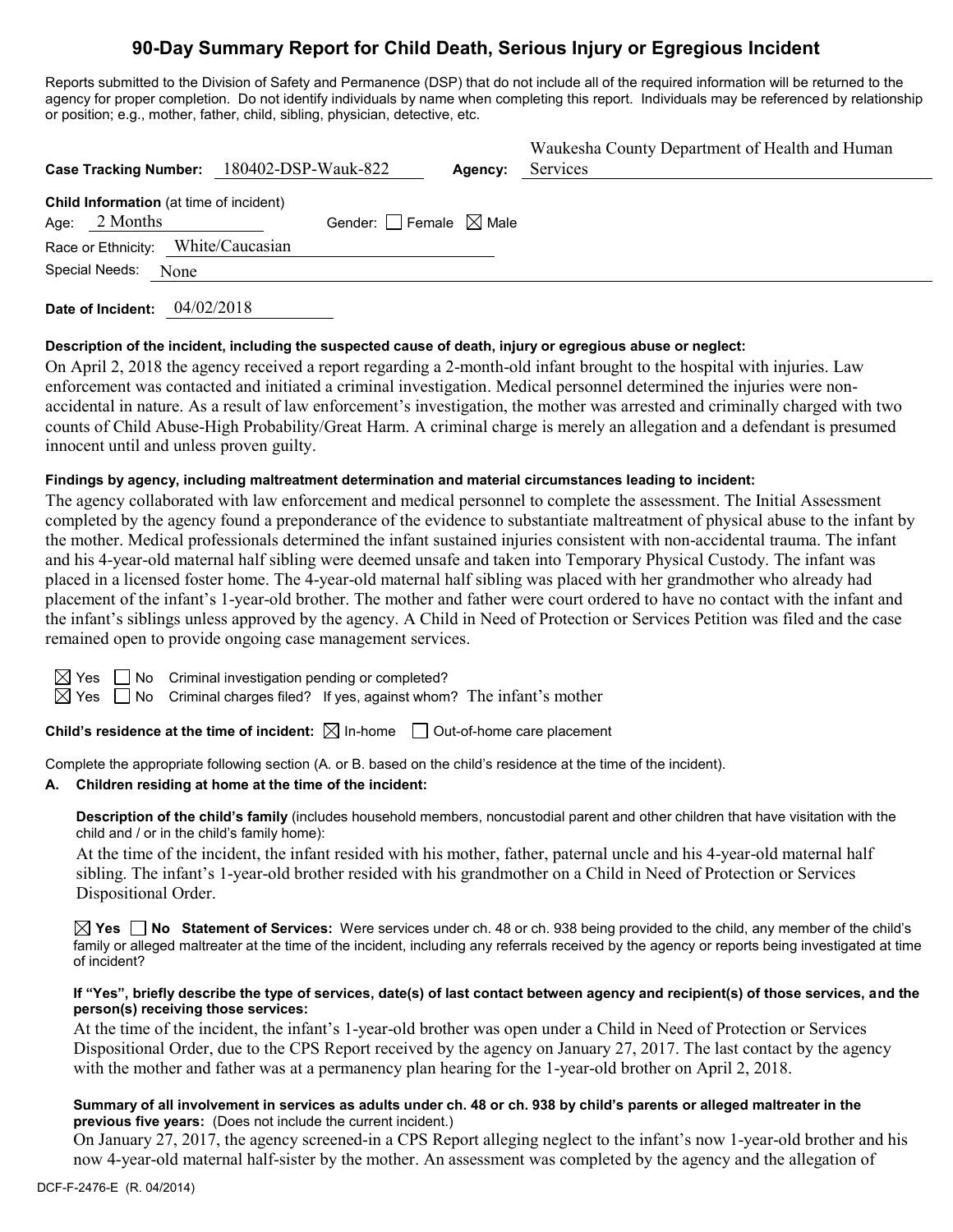neglect was unsubstantiated. The agency deemed the now 1-year-old to be unsafe and took Temporary Physical Custody, placing the sibling with his grandmother. A Child in Need of Protection or Services Dispositional Order was granted and the case remained open for ongoing case management services.

#### **Summary of actions taken by the agency under ch. 48, including any investigation of a report or referrals to services involving the child, any member of the child's family living in this household and the child's parents and alleged maltreater.** (Does not include the current incident.)

(Note: Screened out reports listed in this section may include only the date of the report, screening decision, and if a referral to services occurred at Access. Reports that do not constitute a reasonable suspicion of maltreatment or a reason to believe that the child is threatened with harm are not required to be screened in for an Initial Assessment, and no further action is required by the agency.) On January 27, 2017, the agency screened-in a CPS Report alleging neglect to the infant's now 1-year-old brother and his now 4-year-old maternal half-sister by the mother. An assessment was completed by the agency and the allegation of neglect was unsubstantiated. The agency deemed the now 1-year-old to be unsafe and took Temporary Physical Custody, placing the sibling with his grandmother. A Child in Need of Protection or Services Dispositional Order was granted and the case remained open for ongoing case management services.

On January 9, 2017, the agency screened-out a CPS Report.

## **Summary of any investigation involving the child, any member of the child's family and alleged maltreater conducted under ch. 48 and any services provided to the child and child's family since the date of the incident:**

The agency collaborated with law enforcement and medical personnel to complete the assessment. The Initial Assessment completed by the agency found a preponderance of the evidence to substantiate maltreatment of physical abuse to the infant by the mother. Medical professionals determined the infant sustained injuries consistent with non-accidental trauma. The infant and his 4-year-old maternal half sibling were deemed unsafe and taken into Temporary Physical Custody. The infant was placed in a licensed foster home. The 4-year-old maternal half sibling was placed with her grandmother who already had placement of the infant's 1-year-old brother. The mother and father were court ordered to have no contact with the infant and the infant's siblings unless approved by the agency. A Child in Need of Protection or Services Petition was filed and the case remained open to provide ongoing case management services.

## **B. Children residing in out-of-home care (OHC) placement at time of incident:**

# **Description of the OHC placement and basis for decision to place child there:**

N/A

# **Description of all other persons residing in the OHC placement home:**

 $N/A$ 

**Licensing history:** Including type of license, duration of license, summary of any violations by licensee or an employee of licensee or other actions that constitute a substantial failure to protect and promote the welfare of the child. N/A

# **Summary of any actions taken by agency in response to the incident:** (Check all that apply.)

| $\boxtimes$ | Screening of Access report                           | Attempted or successful reunification             |
|-------------|------------------------------------------------------|---------------------------------------------------|
|             | Protective plan implemented                          | Referral to services                              |
|             | Initial assessment conducted                         | Transportation assistance                         |
|             | Safety plan implemented                              | Collaboration with law enforcement                |
| MMMX        | Temporary physical custody of child                  | Collaboration with medical professionals          |
|             | Petitioned for court order / CHIPS (child in need of | Supervised visitation                             |
|             | protection or services)                              | Case remains open for services                    |
| $\boxtimes$ | Placement into foster home                           | Case closed by agency                             |
|             | <b>Placement with relatives</b>                      | Initiated efforts to address or enhance community |
| $\boxtimes$ | Ongoing Services case management                     | collaboration on CA/N cases                       |
|             |                                                      | Other (describe):                                 |

# **FOR DSP COMPLETION IF RECORD OR ON-SITE REVIEW WAS UNDERTAKEN:**

**Summary of policy or practice changes to address issues identified based on the record or on-site review of the incident:** Under the Child Welfare Disclosure Act (Section 48.981 (7)(cr), Stats.), the DSP completes a 90-Day review of the agency's practice in each case reported under the act. The DSP will conduct a further review in this case.

**Recommendations for further changes in policies, practices, rules or statutes needed to address identified issues based on the record or on-site review:**